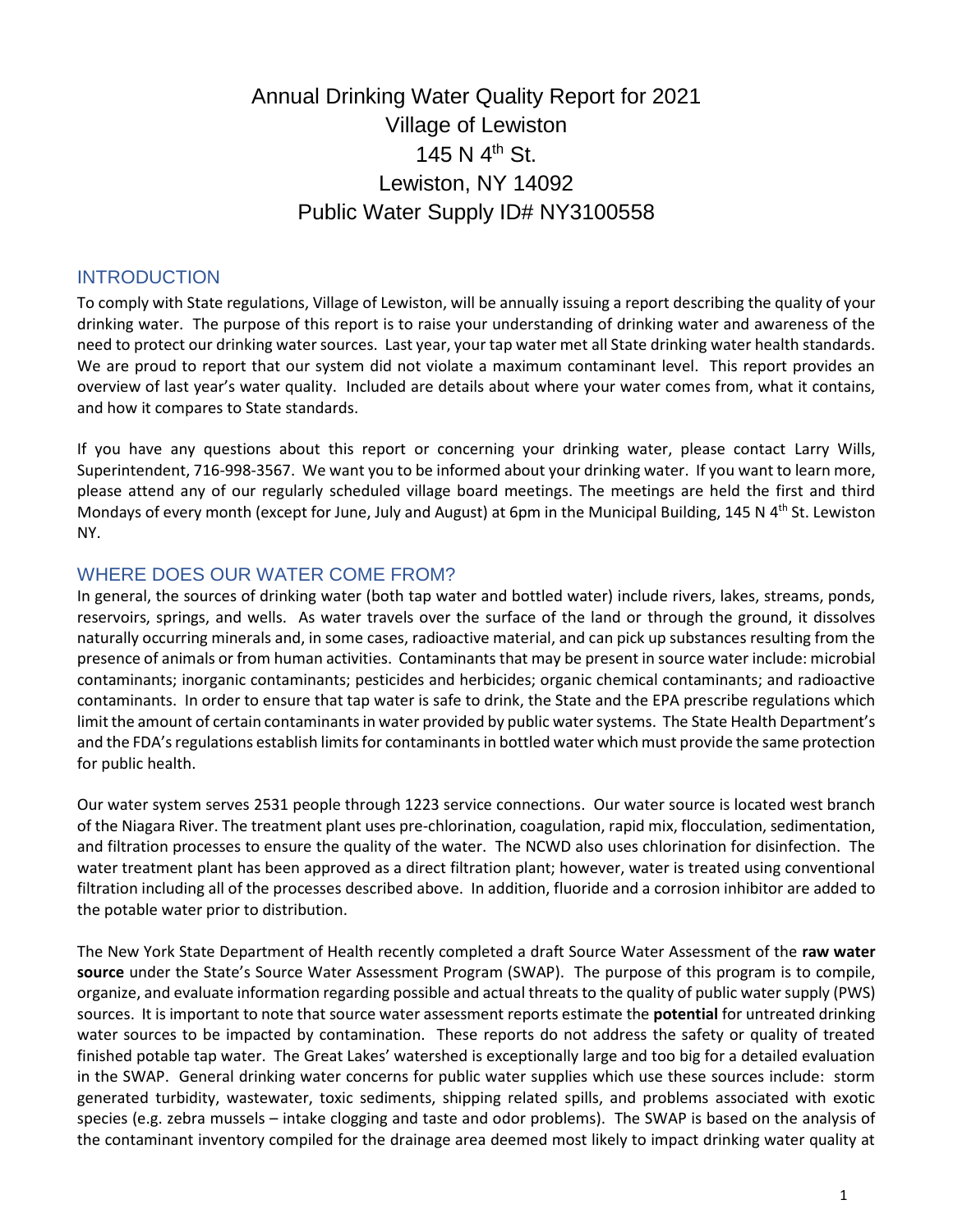this public water supply raw water intake. This assessment found an elevated susceptibility to contamination for this source of drinking water. The amount of agricultural lands in the assessment area results in elevated potential for protozoa and pesticides contamination. There is also a high density of sanitary wastewater discharges, which results in elevated susceptibility for numerous contaminant categories. Non-sanitary wastewater could also impact source water quality. There is also noteworthy contamination susceptibility associated with other discrete contaminant sources, and these facility types include: Mines and Resources Conservation and Recovery Act (RCRA) facilities. If you have any questions about the States Source Water Assessment Program, please contact please contact Daniel Ziehm, Assistant Public Health Engineer, Niagara County Department of Health at (716) 439-7455.

### FACTS AND FIGURES

The Village of Lewiston water system serves 2531 people through 1223 service connections. Our highest single day was 589,000 gallons. The amount of water delivered to customers was 71,294,483 gallons. The total water purchased in 2021 was 125,619,960 gallons. This leaves an unaccounted total of 54,325,477 gallons. This water was used to flush mains, fight fires, and leakage. In 2021, water customers were charged \$3.95 per 100 cu. ft. of water and the annual average water charge per user was \$177.00.

#### ARE THERE CONTAMINANTS IN OUR DRINKING WATER?

As the State regulations require, we routinely test your drinking water for numerous contaminants. These contaminants include: microbiological contaminants, radioactive contaminants, inorganic compounds, nitrate, nitrite, lead and copper, volatile organic compounds, synthetic organic compounds, trihalomethanes, haloacetic acids, and disinfection byproducts. The table presented below depicts which compounds were detected in your drinking water. The State allows us to test for some contaminants less than once per year because the concentrations of these contaminants do not change frequently. Some of our data, though representative, are more than one-year-old.

It should be noted that all drinking water, including bottled drinking water, may be reasonably expected to contain at least small amounts of some contaminants. The presence of contaminants does not necessarily indicate that water poses a health risk. More information about contaminants and potential health effects can be obtained by calling the EPA's Safe Drinking Water Hotline (800-426-4791) or the Niagara County Health Department at (716) 439-7430.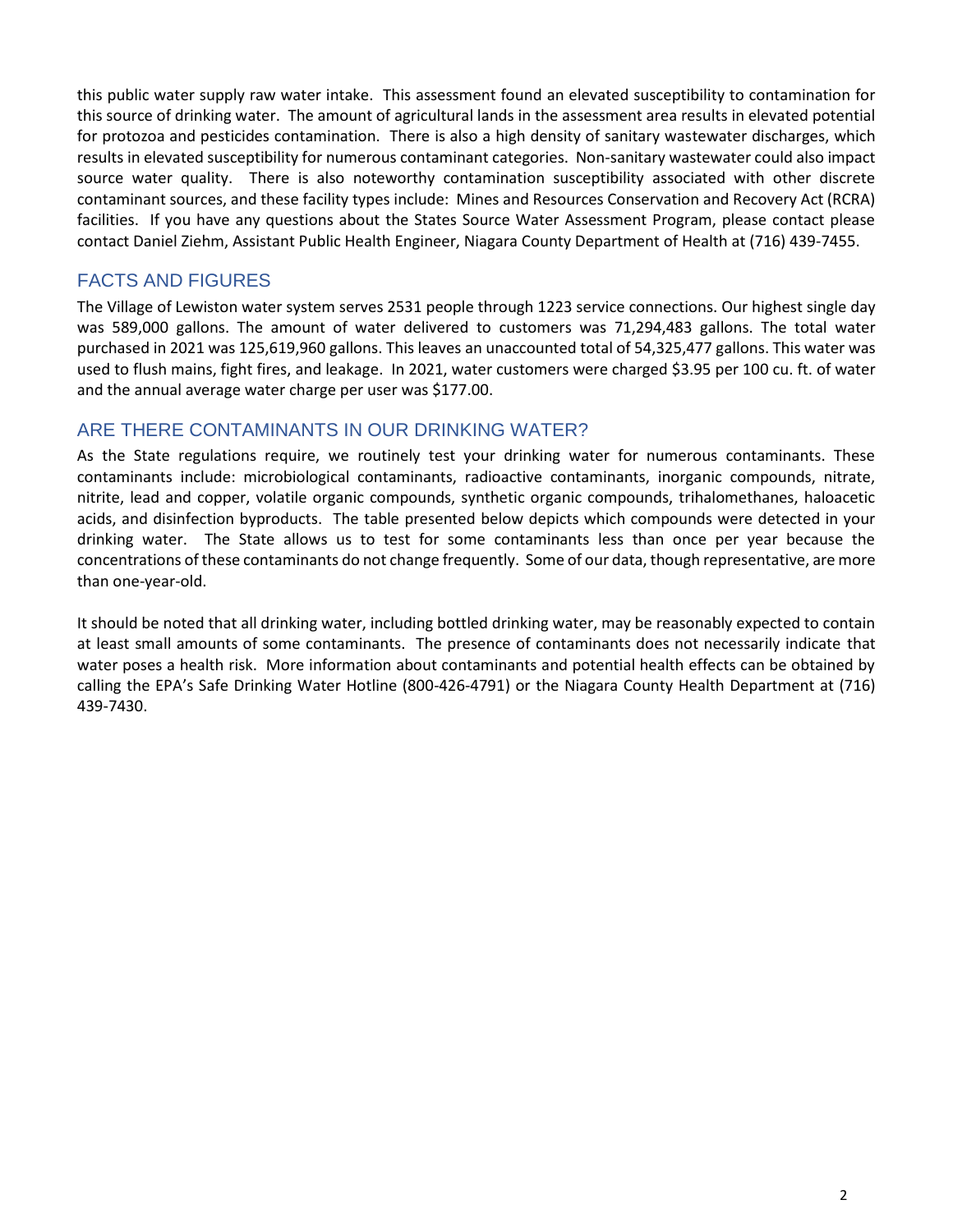| <b>Table 1: Table of Detected Contaminants</b>     |                     |                   |                                                   |                                    |                    |                            |                                                                                                          |                                                                                                                                                                                                                                                                                                                                                                                                                                                                    |  |
|----------------------------------------------------|---------------------|-------------------|---------------------------------------------------|------------------------------------|--------------------|----------------------------|----------------------------------------------------------------------------------------------------------|--------------------------------------------------------------------------------------------------------------------------------------------------------------------------------------------------------------------------------------------------------------------------------------------------------------------------------------------------------------------------------------------------------------------------------------------------------------------|--|
| Contaminant                                        | Violation<br>Yes/No | Date of<br>Sample | <b>Level Detected</b><br>(Avg. / Max.)<br>(Range) | Unit of<br><b>Measure</b><br>-ment | <b>MCLG</b>        | <b>Regulatory</b><br>Limit | <b>Likely Source of</b><br>Contamination                                                                 | <b>Health Effects</b>                                                                                                                                                                                                                                                                                                                                                                                                                                              |  |
| <b>Inorganic Contaminants</b>                      |                     |                   |                                                   |                                    |                    |                            |                                                                                                          |                                                                                                                                                                                                                                                                                                                                                                                                                                                                    |  |
| <b>Barium</b>                                      | No                  | 2/21              | 0.020                                             | mg/L                               | 2.00               | $MCL=2.00$                 | Discharge of drilling<br>wastes and from metal<br>refineries: Erosion of<br>natural deposits.            | Some people who drink water containing barium in<br>excess of the MCL over many years could experience<br>an increase in their blood pressure.                                                                                                                                                                                                                                                                                                                     |  |
| Copper <sup>1</sup><br>(in distribution<br>system) | No                  | $7/20-$<br>9/20   | 0.119<br>$(0.01 - 0.3)$                           | mg/L                               | 1.3                | $AL=1.3$                   | Corrosion of galvanized<br>pipes; Erosion of natural<br>deposits.                                        | Copper is an essential nutrient, but some people who<br>drink water containing copper in excess of the action<br>level over a relatively short amount of time could<br>experience gastrointestinal distress. Some people<br>who drink water containing copper in excess of the<br>action level over many years could suffer liver or<br>kidney damage. People with Wilson's Disease should<br>consult their personal doctor.                                       |  |
| Fluoride                                           | No                  | $1/21 -$<br>12/21 | 0.63<br>$(0.58 - 0.68)$                           | mg/L                               | N/A                | $MCL=2.2$                  | Erosion of natural<br>deposits; Water additive<br>that promotes strong<br>teeth                          | Some people who drink water containing fluoride in<br>excess of the MCL over many years could get bone<br>disease, including pain and tenderness of the bones.<br>Children may get mottled teeth.                                                                                                                                                                                                                                                                  |  |
| Lead <sup>1</sup><br>(in distribution<br>system)   | No                  | $7/20 -$<br>9/20  | 6.0<br>$($ < 1.0 - 15.6)                          | ug/L                               | 0                  | $AL=15$                    | Corrosion of household<br>plumbing systems;<br>Erosion of natural<br>deposits.                           | Infants and children who drink water containing lead<br>in excess of the action level could experience delays in<br>their physical or mental development. Children could<br>show slight deficits in attention span and learning<br>abilities. Adults who drink this water over many years<br>could develop kidney problems or high blood<br>pressure.                                                                                                              |  |
| <b>Total Organic</b><br>Carbon (TOC)<br>Source     | No                  | $1/21 -$<br>12/21 | 2.1<br>$(2.01 - 2.26)$                            | mg/L                               | ΝA                 | ΝA                         | Naturally occurring<br>organic materials from<br>decaying leaves and<br>plants.                          | Total organic carbon (TOC) has no health effects.<br>However, total organic carbon provides a medium for<br>the formation of disinfection byproducts. These<br>byproducts include trihalomethanes (THMs) and<br>haloacetic acids (HAAs). Drinking water containing<br>these byproducts in excess of the MCL may lead to<br>adverse health effects, liver or kidney problems, or<br>nervous system effects, and may lead to an increased<br>risk of getting cancer. |  |
| <b>Total Organic</b><br>Carbon (TOC)<br>Treated    | No                  | $1/21 -$<br>12/21 | 1.8<br>$(1.61 - 1.94)$                            | mg/L                               | <b>TT</b>          | <b>TT</b>                  | Source same as above,<br>treated samples measure<br>the effectiveness of our<br>water treatment process. |                                                                                                                                                                                                                                                                                                                                                                                                                                                                    |  |
| Sodium                                             | No                  | 2/21              | 9.88                                              | mg/L                               | N/A                | $AL=20$                    | Erosion of natural<br>deposits. Use of road salt,<br>discharges from water<br>softeners.                 | Water containing more than 20 mg/l of sodium should<br>not be used for drinking by people on severely<br>restricted sodium diets. Water containing more than<br>270 mg/l of sodium should not be used for drinking by<br>people on moderately restricted sodium diets.                                                                                                                                                                                             |  |
| <b>Entry Point</b><br>Chlorine<br>Residual         | No                  | $1/19 -$<br>12/19 | 1.15<br>$(0.90 - 1.35)$                           | mg/L                               | <b>MRDL</b><br>4.0 | <b>MRDLG</b><br>4.0        | Added for disinfection.                                                                                  | Some people who use water containing chlorine well<br>in excess of the MRDL could experience irritating<br>effects to their eyes and nose. Some people who drink<br>water containing chlorine well in excess of the MRDL<br>could experience stomach discomfort.                                                                                                                                                                                                   |  |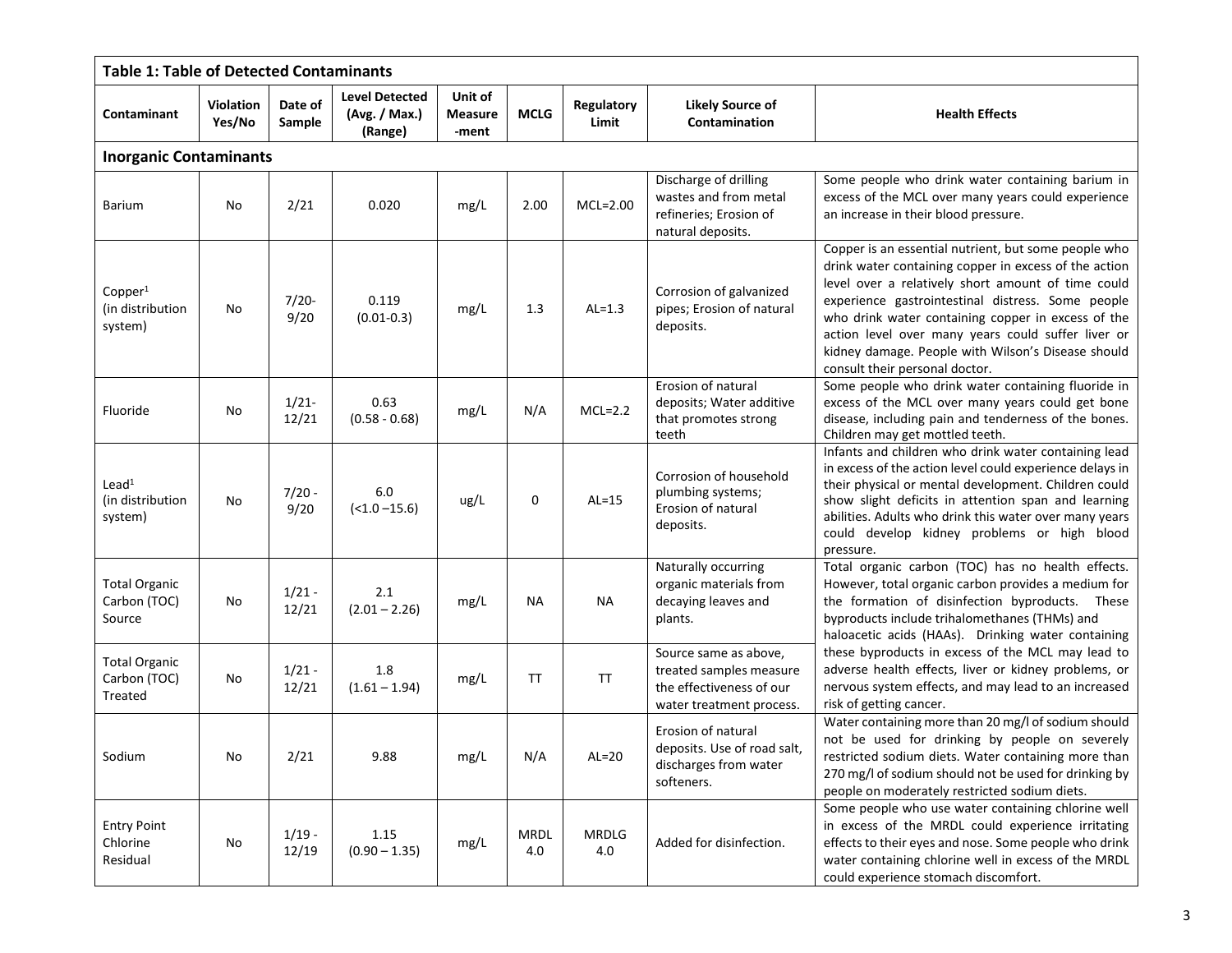| <b>Table 1: Table of Detected Contaminants</b> |                            |                   |                                                   |                                    |             |                                         |                                                                                |                                                                                                                                                                                                                                                                                                                                                                                                                                                                               |  |
|------------------------------------------------|----------------------------|-------------------|---------------------------------------------------|------------------------------------|-------------|-----------------------------------------|--------------------------------------------------------------------------------|-------------------------------------------------------------------------------------------------------------------------------------------------------------------------------------------------------------------------------------------------------------------------------------------------------------------------------------------------------------------------------------------------------------------------------------------------------------------------------|--|
| Contaminant                                    | <b>Violation</b><br>Yes/No | Date of<br>Sample | <b>Level Detected</b><br>(Avg. / Max.)<br>(Range) | Unit of<br><b>Measure</b><br>-ment | <b>MCLG</b> | Regulatory<br>Limit                     | <b>Likely Source of</b><br>Contamination                                       | <b>Health Effects</b>                                                                                                                                                                                                                                                                                                                                                                                                                                                         |  |
| Entry Point <sup>2</sup><br>Turbidity          | No                         | $1/19 -$<br>12/19 | 0.02<br>$(0.01 - 0.18)$                           | <b>NTU</b>                         | N/A         | $0.3$ NTU                               | Soil runoff                                                                    | Turbidity has no health effects. However, turbidity<br>can interfere with disinfection and provide a medium<br>for microbial growth. Turbidity may indicate the<br>presence of disease-causing organisms.<br>These<br>organisms include bacteria, viruses, and parasites that<br>can cause symptoms such as nausea, cramps,<br>diarrhea, and associated headaches. Please pay<br>special attention to the additional statement in this<br>document regarding Cryptosporidium. |  |
| Entry Point <sup>2</sup><br>Turbidity          | No                         | $1/19 -$<br>12/19 | 100% of<br>samples less<br>than 0.3 NTU           | <b>NTU</b>                         | N/A         | $TT = 95%$ of<br>samples<br>$< 0.3$ NTU | Soil runoff                                                                    |                                                                                                                                                                                                                                                                                                                                                                                                                                                                               |  |
| <b>Radioactive Contaminants</b>                |                            |                   |                                                   |                                    |             |                                         |                                                                                |                                                                                                                                                                                                                                                                                                                                                                                                                                                                               |  |
| Gross Alpha<br>Particles                       | <b>No</b>                  | 2/20              | 0.579                                             | pCi/L                              | N/A         | $MCL=15$                                | Erosion of natural<br>deposits of certain<br>radioactive minerals              | Certain minerals are radioactive and may emit a form<br>of radiation known as alpha radiation. Some people<br>who drink water containing alpha emitters in excess of<br>the MCL over many years may have an increased risk<br>of getting cancer.                                                                                                                                                                                                                              |  |
| Radium 226<br>and 228<br>combined              | <b>No</b>                  | 2/20              | 0.343                                             | pCi/L                              | N/A         | $MCL = 5$                               | Decay of natural and man-<br>made deposits of certain<br>radioactive minerals. | Some people who drink water containing radium 226<br>or 228 in excess of the MCL over many years may have<br>an increased risk of getting cancer.                                                                                                                                                                                                                                                                                                                             |  |
| Uranium                                        | No                         | 3/14              | 0.036                                             | µg/L                               | N/A         | $MCL=30$                                | Erosion of natural<br>deposits                                                 | Some people who drink water containing uranium in<br>excess of the MCL over many years may have an<br>increased risk of getting cancer.                                                                                                                                                                                                                                                                                                                                       |  |

<sup>1</sup>During 2020 the Niagara County Water District collected and analyzed 50 samples for lead and copper. The level presented represents the 90th percentile of the 50 sites tested. The 90th percentile is equal to or greater than 90% of the lead or copper values detected at your water system. The analysis showed concentrations below action levels for all 50 copper samples and 49 of 50 lead samples.

 $^2$ Turbidity is a measure of the cloudiness of the water. We monitor it because it is a good indicator of the effectiveness of our filtration system. NCWD's highest single turbidity measurement for the year was 0.18 NTU and the lowest was 0.01 NTU. State regulations require that turbidity must always be less than or equal to 1.0 NTU leaving the Water Plant and 5 NTU in the distribution system. The regulations require that 95% of the turbidity samples collected have measurements below 0.3 NTU. All samples collected in 2020 were below the treatment technique level and do not constitute a violation.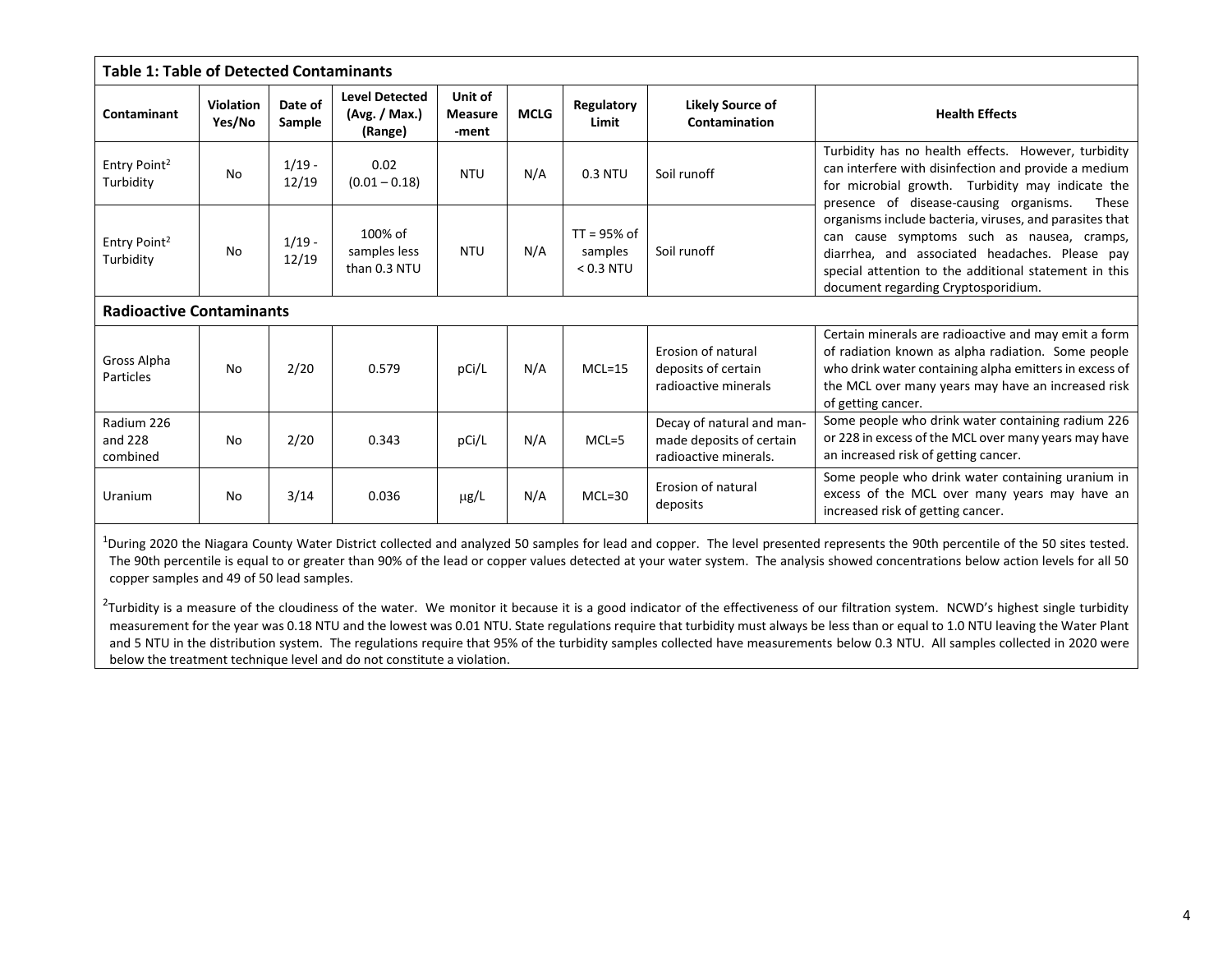## VILLAGE OF LEWISTON

Village of Lewiston has not exceeded the MCL for total coliform during the 2021 reporting period.

| Contaminant                                                                                                                                                                                                                                                                                                       | <b>Violation</b><br>Yes/No | Date of<br>Sample | Level<br><b>Detected</b><br>(Avg.)<br>(Range) | Unit of<br><b>Measure</b><br>-ment | <b>MCLG</b>        | Regulatory<br>Limit (MCL,<br>TT or AL)      | <b>Likely Source of</b><br>Contamination     | <b>Health Effects</b>                                                                                                                                                                                                                                                                                                                                                                                                                                                         |  |
|-------------------------------------------------------------------------------------------------------------------------------------------------------------------------------------------------------------------------------------------------------------------------------------------------------------------|----------------------------|-------------------|-----------------------------------------------|------------------------------------|--------------------|---------------------------------------------|----------------------------------------------|-------------------------------------------------------------------------------------------------------------------------------------------------------------------------------------------------------------------------------------------------------------------------------------------------------------------------------------------------------------------------------------------------------------------------------------------------------------------------------|--|
| Microbiological Contaminants <sup>1</sup>                                                                                                                                                                                                                                                                         |                            |                   |                                               |                                    |                    |                                             |                                              |                                                                                                                                                                                                                                                                                                                                                                                                                                                                               |  |
| Turbidity                                                                                                                                                                                                                                                                                                         | No                         | $1/21 -$<br>12/21 | 0.12<br>$(0.06 - 0.20)$                       | NTU                                | N/A                | $TT = <5NTU$                                | Soil Runoff                                  | Turbidity has no health effects. However, turbidity<br>can interfere with disinfection and provide a medium<br>for microbial growth. Turbidity may indicate the<br>presence of disease-causing organisms.<br>These<br>organisms include bacteria, viruses, and parasites that<br>can cause symptoms such as nausea, cramps,<br>diarrhea, and associated headaches. Please pay<br>special attention to the additional statement in this<br>document regarding Cryptosporidium. |  |
| <b>Total Coliform</b>                                                                                                                                                                                                                                                                                             | <b>No</b>                  | $1/21 -$<br>12/21 | 0 positive<br>samples                         | N/A                                | 0                  | $MCL = 2$ or<br>more<br>positive<br>samples | Naturally present in the<br>environment      | Coliforms are bacteria that are naturally present in the<br>environment and are used as an indicator that other,<br>potentially harmful waterborne pathogens may be<br>present or that a potential pathway exists through<br>which contamination may enter the drinking water<br>distribution system. We found coliforms indicating the<br>need to look for potential problems in water<br>treatment or distribution.                                                         |  |
| Chlorine Residual                                                                                                                                                                                                                                                                                                 | No                         | $1/21 -$<br>12/21 | 0.38<br>$(0.01 - 0.78)$                       | mg/l                               | <b>MRDL</b><br>4.0 | <b>MRDLG</b><br>4.0                         | Added for disinfection.                      | Some people who use water containing chlorine well<br>in excess of the MRDL could experience irritating<br>effects to their eyes and nose. Some people who drink<br>water containing chlorine well in excess of the MRDL<br>could experience stomach discomfort.                                                                                                                                                                                                              |  |
| Disinfection Byproducts <sup>2</sup>                                                                                                                                                                                                                                                                              |                            |                   |                                               |                                    |                    |                                             |                                              |                                                                                                                                                                                                                                                                                                                                                                                                                                                                               |  |
| Total<br><b>Trihalomethanes</b>                                                                                                                                                                                                                                                                                   | No                         | $1/21 -$<br>12/21 | 57<br>$(32 - 79)$                             | $\mu$ g/l                          | N/A                | $MCL = 80$                                  | By-product of drinking<br>water chlorination | people who<br>drink water containing<br>Some<br>trihalomethanes in excess of the MCL over many years<br>may experience problems with their liver, kidneys, or<br>central nervous systems, and may have an increased<br>risk of getting cancer.                                                                                                                                                                                                                                |  |
| <b>Total Haloacetic</b><br>Acids                                                                                                                                                                                                                                                                                  | <b>No</b>                  | $1/21 -$<br>12/21 | 25<br>$(18 - 30)$                             | $\mu$ g/l                          | N/A                | $MCL=60$                                    | By-product of drinking<br>water chlorination | Some people who drink water containing haloacetic<br>acids in excess of the MCL over many years may have<br>an increased risk of getting cancer.                                                                                                                                                                                                                                                                                                                              |  |
| <sup>1</sup> Turbidity is a measure of the cloudiness of the water. We test is because it is a good indicator of the effectiveness of our filtration system. State regulations require that average monthly turbidity must<br>always be below 1 NTU leaving the Water Plant and 5 NTU in the distribution system. |                            |                   |                                               |                                    |                    |                                             |                                              |                                                                                                                                                                                                                                                                                                                                                                                                                                                                               |  |

<sup>2</sup>Results for Total Trihalomethanes (TTHMs) and Total Haloacetic Acids (HAA5s) are reported as the highest locational running annual average. The range of detection is shown below the average.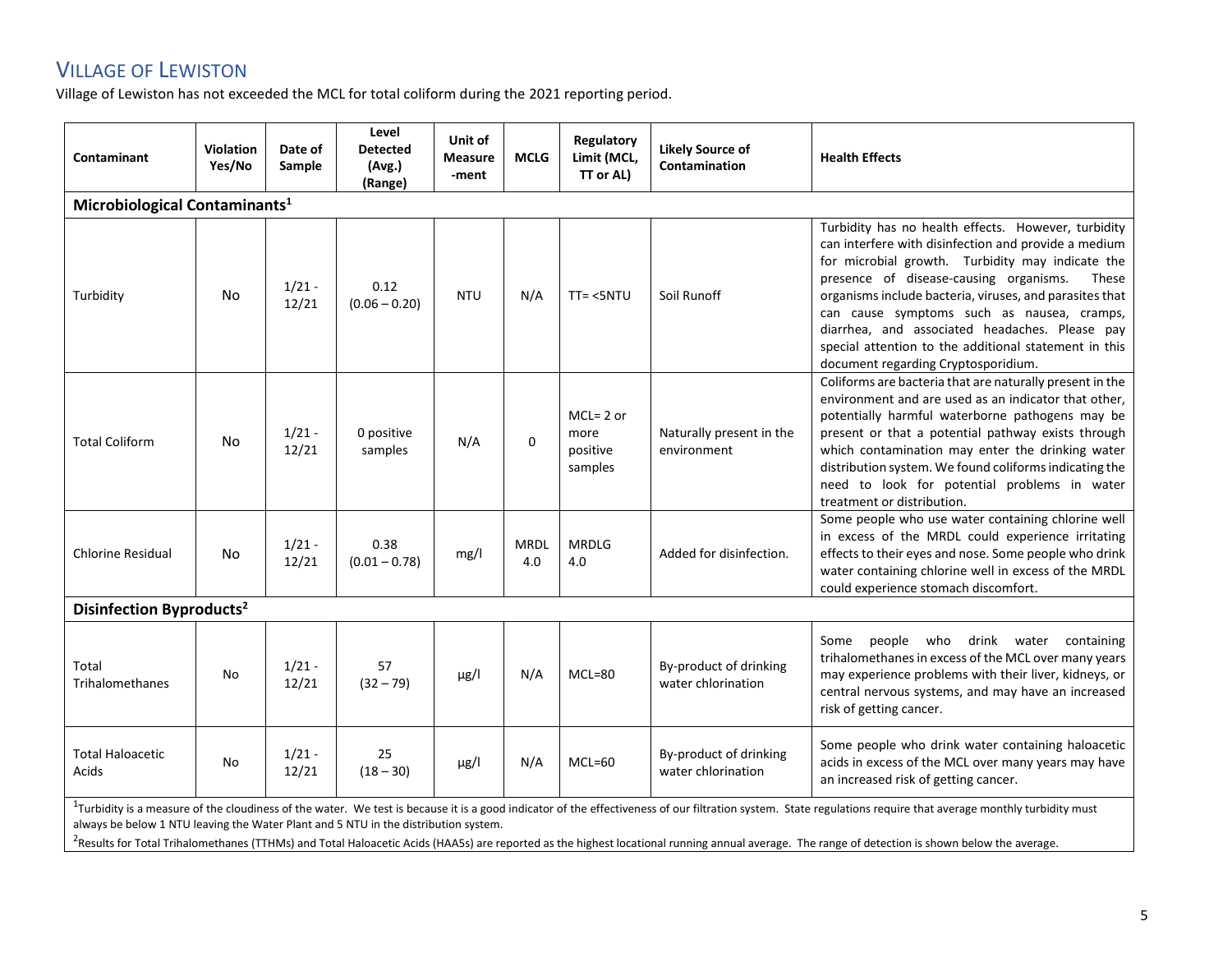## DEFINITIONS:

*Maximum Contaminant Level (MCL)*: The highest level of a contaminant that is allowed in drinking water. MCLs are set as close to the MCLGs as feasible.

*Maximum Contaminant Level Goal (MCLG)*: The level of a contaminant in drinking water below which there is no known or expected risk to health. MCLGs allow for a margin of safety.

*Maximum Residual Disinfectant Level (MRDL)*: The highest level of a disinfectant allowed in drinking water. There is convincing evidence that addition of a disinfectant is necessary for control of microbial contaminants.

*Maximum Residual Disinfectant Level Goal (MRDLG)*: The level of a drinking water disinfectant below which there is no known or expected risk to health. MRDLGs do not reflect the benefits of the use of disinfectants to control microbial contamination.

*Action Level (AL)*: The concentration of a contaminant which, if exceeded, triggers treatment or other requirements which a water system must follow.

*Treatment Technique (TT)*: A required process intended to reduce the level of a contaminant in drinking water.

*Level 1 Assessment*: A Level 1 assessment is an evaluation of the water system to identify potential problems and determine, if possible, why total coliform bacteria have been found in our water system.

*Level 2 Assessment*: A Level 2 assessment is an evaluation of the water system to identify potential problems and determine, if possible, why an E. coli MCL violation has occurred and/or why total coliform bacteria have been found in our water system on multiple occasions.

*Non-Detects (ND)*: Laboratory analysis indicates that the constituent is not present.

*Nephelometric Turbidity Unit (NTU)*: A measure of the clarity of water. Turbidity in excess of 5 NTU is just noticeable to the average person.

*Milligrams per liter (mg/l)*: Corresponds to one part of liquid in one million parts of liquid (parts per million - ppm).

*Micrograms per liter (ug/l)*: Corresponds to one part of liquid in one billion parts of liquid (parts per billion - ppb).

*Nanograms per liter (ng/l)*: Corresponds to one part of liquid to one trillion parts of liquid (parts per trillion - ppt).

**Picocuries per liter (pCi/L)**: A measure of the radioactivity in water.

*Millirems per year (mrem/yr)*: A measure of radiation absorbed by the body.

*Million Fibers per Liter (MFL)*: A measure of the presence of asbestos fibers that are longer than 10 micrometers.

#### WHAT DOES THIS INFORMATION MEAN?

We have learned through our testing that some contaminants have been detected; however, these contaminants were detected below the level allowed by New York State. It should be noted that the action level for lead was not exceeded in the 50 samples collected in 2020. However, we provide the following information on lead in drinking water for those concerned:

If present, elevated levels of lead can cause serious health problems, especially for pregnant women, infants, and young children. It is possible that lead levels at your home may be higher than at other homes in the community as a result of materials used in your home's plumbing. The Niagara County Water District is responsible for providing high quality drinking water, but cannot control the variety of materials used in plumbing components. When your water has been sitting for several hours, you can minimize the potential for lead exposure by flushing your tap for 30 seconds to 2 minutes before using water for drinking or cooking. If you are concerned about lead in your water, you may wish to have your water tested. Information on lead in drinking water, testing methods, and steps you can take to minimize exposure is available from the Safe Drinking Water Hotline (1-800-426-4791) or at http://www.epa.gov/safewater/lead.

#### IS OUR WATER SYSTEM MEETING OTHER RULES THAT GOVERN OPERATIONS?

During 2021, our system experienced a monitoring violation issued by the Health Department regarding sampling for Synthetic Organic Compounds (SOC) being missed in 2021 (required every 18 months). SOC samples have already been taken to rectify the situation and will continue to be tested according to state and federal requirements. The samples taken in 2022 fell within all federal and state requirements.